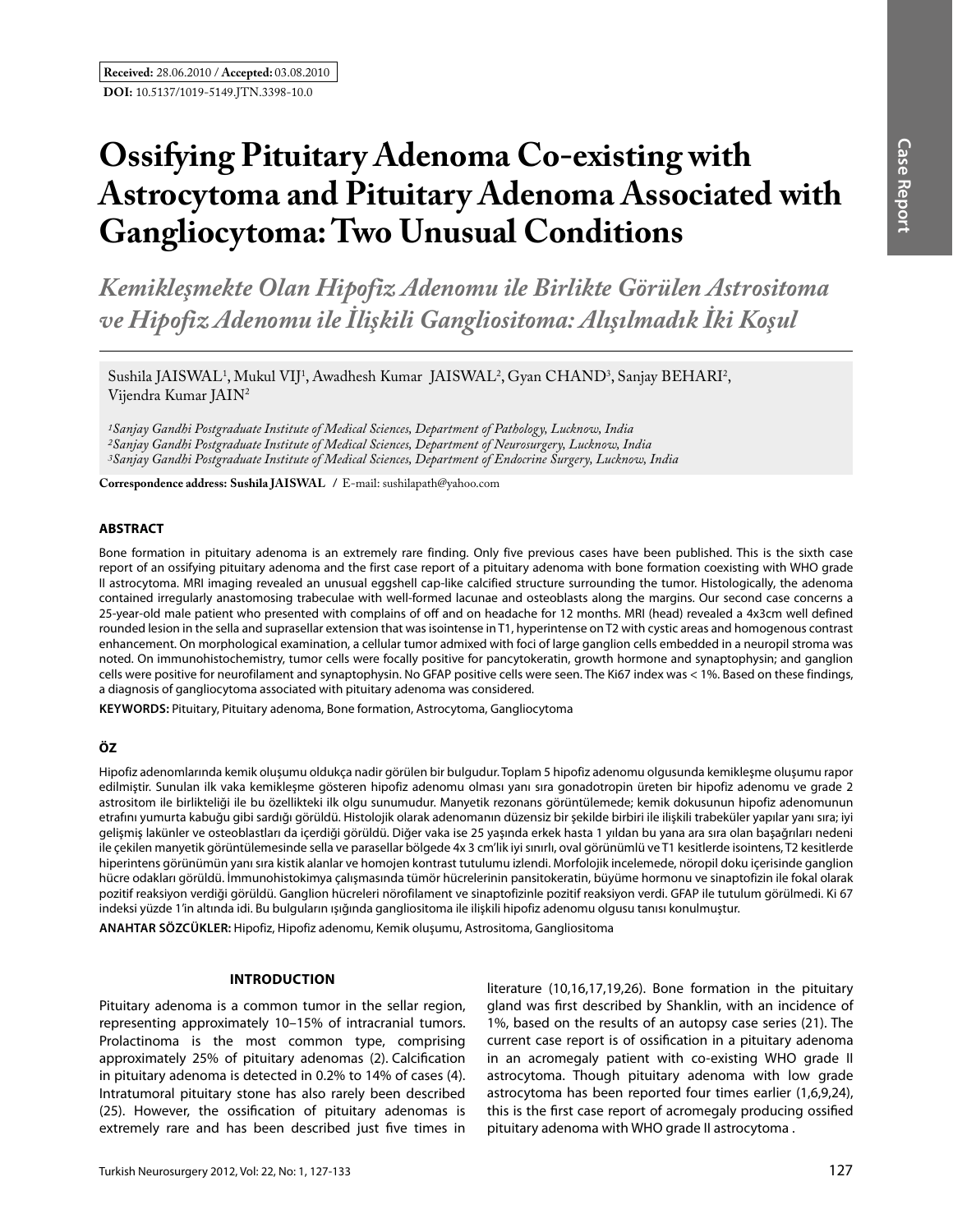Gangliocytoma is defined as a tumor composed of neoplastic mature ganglion cells (2). These neuronal or ganglion cellcontaining neoplasms of the pituitary gland are benign neoplasms that have been infrequently described. Kiyono et al first described this lesion in 1926 (12). Since publication of the first report, these lesions have been described under a variety of terms such as ganglioneuroma, ganglioneurocytoma with adenoma, gangliocytoma, gangliocytoma with adenoma, neural or neurnal adenohypophyseal choristoma and pituitary adenoma with neuronal choristoma (PANCH) (23). The histogenesis of neoplastic ganglion cells in pituitary adenomas has been debated. Most of the cases mentioned in the literature have occurred in the setting of acromegaly/ gigantism, wherein patients have presented with the clinical, radiological and endocrinological features of a typical growth hormone-producing pituitary adenoma. In other instances, they have resulted in other adenohypophyseal endocrine abnormalities such as Cushing disease or galactorrhoea (23). Our second case is an uncommon case of gangliocytoma associated with pituitary adenoma.

## **Case 1**

## *Patient history and physical examination*

Our first case concerns a 48-year-old female who presented at the Neurosurgery outpatient department with complaints of holocranial headache, excessive watering from eyes and coarsening of facial features with enlargement of hands and feet for 15 years. She had developed progressive diminution of vision in both eyes for five years with rapid deterioration for the last year along with a bitemporal field defect for 2 years and had then developed repeated attacks of generalized tonic clonic seizure for the last eight months. The patient was a known case of diabetes mellitus and hypertension and was on insulin and had experienced secondary amenorrhea. On physical examination, she had acromegalic features. Her MRI (head) revealed a lesion in the sellar and suprasellar region extending to the left parasellar area and measuring 3.3x3.0x2.0

cm (Figure 1A). The optic chiasma was stretched over the surface of the tumor superiorly. The left lateral internal carotid artery was encased by the tumor which was extending to he cavernous sinus. The lesion was isointense on T1- and T2 weighted images and was enhancing heterogeneously on contrast. The normal pituitary was not visualized separately and an ill-defined mass was also noted in the left temporal region (Figure 1B). It was hypointense on T1 and hyperintense on T2 with minimal patchy enhancement. Other laboratory parameters included growth hormone (GH) suppression test at 0 minute  $> 34.7$  ng/ml, and at 60 minute,  $> 34.7$  ng/ml. The insulin-like growth factor type I (IGF-1) level was markedly elevated with values of 724.6 nmol/l. Serum prolactin level was 244.0 min/l and serum T4 was 106.2 nmol/l.

#### *Operative findings*

Left fronto-temporal craniotomy was performed and the pituitary adenoma was excised by the trans-sylvian route. The pituitary tumor was soft, suckable and vascular. Gross total tumor was removed leaving behind the capsule. During tumor removal, the part of calcified tumor was identified and was removed in toto (Figure 2). The intra-operative impression was of a pituitary adenoma. For the temporal lobe glioma, temporal lobectomy was performed. The tumor was soft, suckable, relatively avascular and ill-defined yellowish in colour. Intra-operative diagnosis of low grade astrocytoma was considered. The post-operative period of the patient was uneventful.

#### *Pathology findings*

Grossly, a grey white, soft nodular tumor tissue along with a hard ovoid egg-shell like structure from the sellar region was submitted and measured 1.5x1.4x1.3 cm (Figure 2). The tissue was fixed in 10% buffered formalin for 12 hour, and then serial sections were taken and the whole tissue was processed. The hard and chalky texture was decalcified in 1% trichloroacetic acid solution for 12 hours. Another tissue from the temporal



**Figure 1:** MR images of Case-1: **A)** Coronal section showing a large lesion in sellar and suprasellar area extending to the left parasellar area, **B)** Axial section of he same patient showing an ill-defined mass noted in the left temporal region (arrow) along with the pituitary adenoma (double arrow).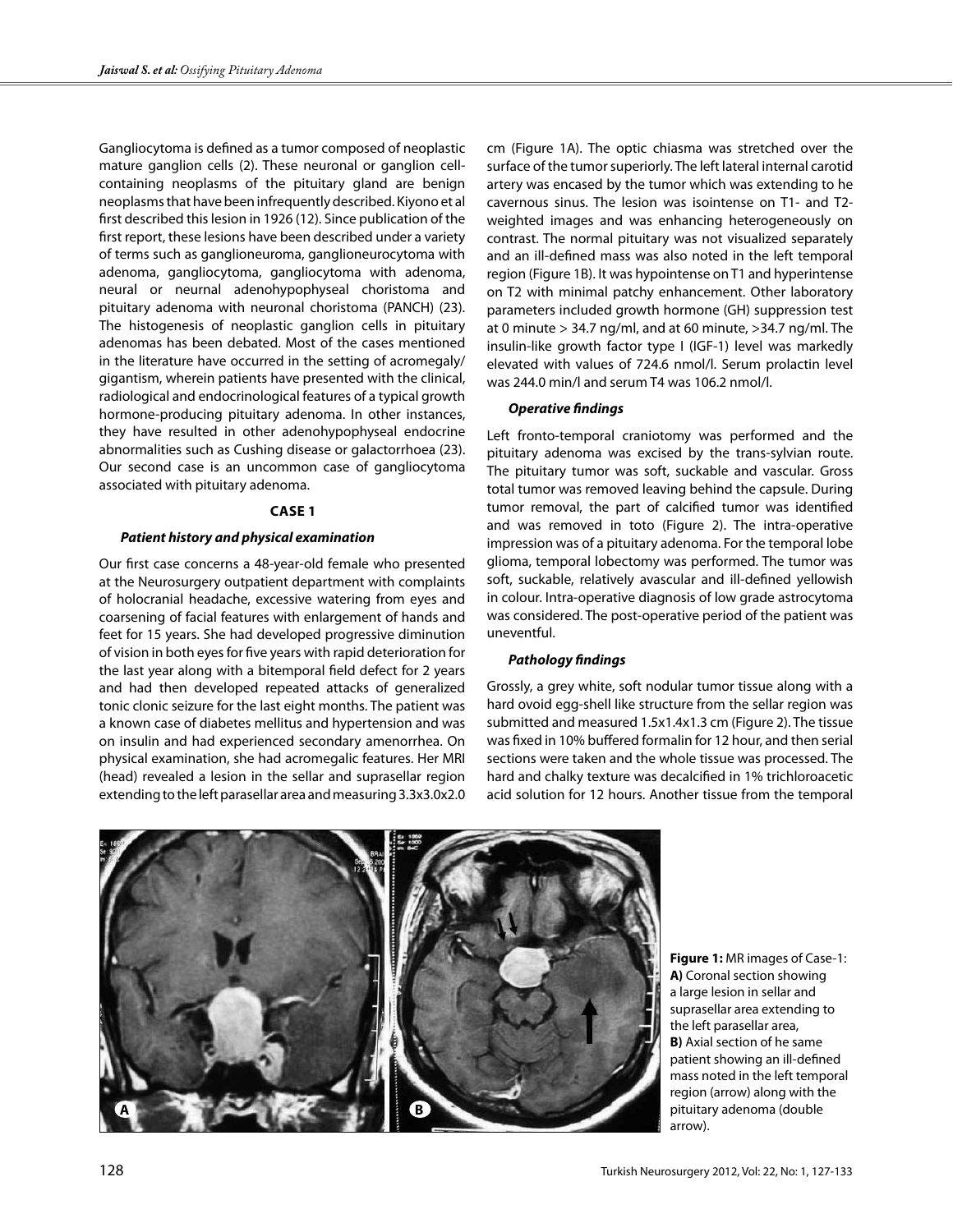

**Figure 2:** Showing intra-operative specimen of sellar tumor with was made. egg shell like structure which on histology proved to be pituitary adenoma with bone formation in side the tumor.

lobe tumor measuring 3x2x2cm was also received and the whole tissue was processed. Light microscopy of the sellar tumor revealed that the tumor parenchyma was a welldemarcated lesion; most of the tumor parenchyma was replaced by the well-differentiated lamellar bone tissue. The tumor tissue was observed among the interwoven lamellar bony trabeculae (Figure 3A-C). The foci of myeloid metaplasia was also noticed (Figure 3C). In high-power view, the pituitary adenoma was comprised of round to ovoid neoplastic cells with eosinophilic to amphophilic cytoplasm and arranged in sheets traversed by fine vascular channels and nests among the mature bone trabeculae. No invasive growth pattern was seen in the parenchyma. No cellular atypia or necrosis was identified. Sections from the temporal lobe tumor revealed a WHO grade II astrocytic tumor. No mitosis or necrosis was noted (Figure 3D). On the basis of these findings, a diagnosis of ossifying pituitary adenoma co-existing with astrocytoma



**Figure 3:** Photomicrograph of Case-1: **A)** pituitary adenoma with bone formation in the centre of the tumor, **B)** interface of pituitary adenoma and well differentiated lamellar bone, **C)** few megakaryocytes (arrow) and myeloid cells seen in the marrow, **D)** temporal lobe glioma showing increased cellularity against fibrillary background. No mitosis, necrosis or endothelial proliferations are noted (H&E, x200).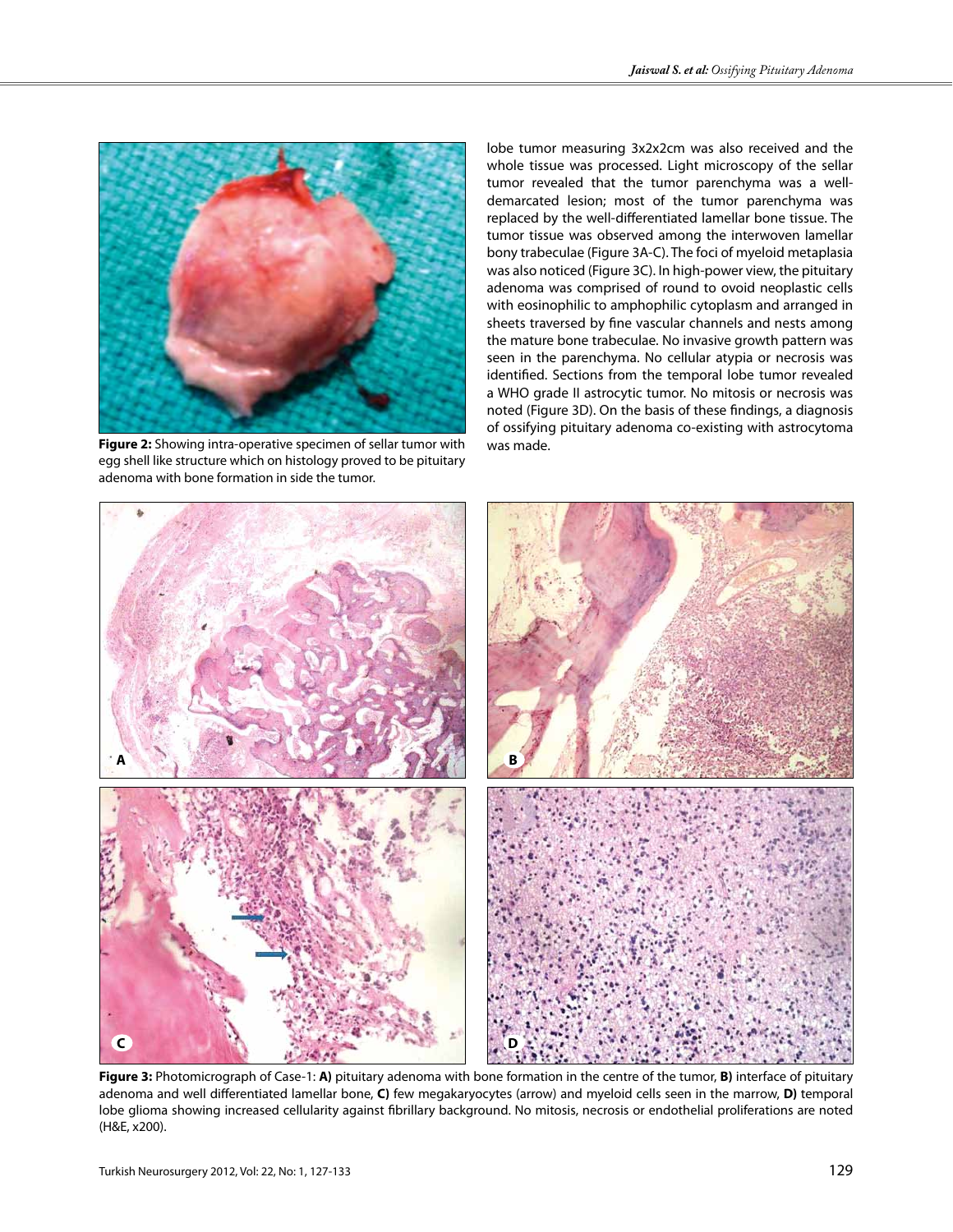## **Case 2**

#### *Patient history and physical examination*

Our second case concerns a 25-year-old male patient who presented in the Neurosurgery outpatient department with complaints of off and on headache for 12 months, pain over both eyes along with increased tears for 10 months and thickening of hands and feet for six months. On physical examination his higher mental functions were intact and other neurological findings were within normal limits. Laboratory investigation revealed that the patient had a hemoglobin of 12.7gm %. MRI (head) revealed a 4x3cm well-defined rounded lesion in the sella and suprasellar extension that was isointense on T1, hyperintense on T2 with cystic areas and homogenous contrast enhancement (Figure 4). There was no hydrocephalus and no vascular/cavernous sinus involvement.

#### *Operative findings*

Sublabial rhinoseptal trans-sphenoidal tumor decompression was done. The tumor was soft, suckable, reddish white and mildly vascular. It had a cystic component. The intra-operative impression was of a pituitary adenoma.

#### *Pathology findings*

Grossly, multiple irregular tissue pieces altogether measuring 2x1x1 cm were received. On morphological examination, a cellular tumor admixed with foci of large ganglion cells embedded in neuropil stroma was noted. The tumor was composed of round tumor cells arranged in sheets. The tumor cell nuclei were mildly anisomorphic with finely distributed chromatin and moderate amount of eosinophilic cytoplasm (Figure 5A, B). No mitosis, necrosis, or atypia was noted. On immunohistochemistry, tumor cells were focally positive for pancytokeratin, neuron specific enolase, growth hormone and synaptophysin; and ganglion cells were positive for neurofilament and synaptophysin (Figure 5C, D and Figure 6A, B). No GFAP positive cells were seen. The Ki67 index was < 1%. Based on these findings, a diagnosis of gangliocytoma associated with pituitary adenoma was considered.

## **Discussion**

Only five cases of pituitary adenoma with bone formation have been reported in the English literature (10,16,17,19,26). Two of these were pre-menopausal women, presenting with prolactin producing adenoma and GH-producing adenoma. The other two cases were reported in 1999, a 77-year-old man with gonadotrophin-producing adenoma and a growth hormone-secreting adenoma in a 56-year-old acromegalic woman. The fifth reported case of pituitary adenoma with ossification or osteo-metaplasia, was a prolactin-producing phenotype and presented with a long history of irregular menstruation. Our case was an acromegalic women with secondary amenorrhoea. To the best of our knowledge, our case is the first case in the literature, where a patient of pituitary adenoma simultaneously harbor a temporal lobe WHO grade II astrocytoma. Two case reports exist of non-functioning pituitary adenoma with pilocytic astrocytoma and one each



**Figure 4:** MR images of Case -2 showing well defined rounded lesion in sella and suprasellar area suggestive of pituitary adenoma.

of WHO grade II astrocytoma with nonfunctioning adenoma and TSH-producing adenoma (1,6,9,24). Fernandez et al published the only case report of an anaplastic astrocytoma presenting in a patient with acromegaly (5). The current tumor showed a bony structure that is similar to the earlier three reports (10,19,26). Microscopically, the round to oval neoplastic cells in moderate cellularities with eosinophilic cytoplasm were arranged in sheets and traversed by fine fibrovascular channels and distributed among anastomosing, well-differentiated lamellar bone trabeculae, showing the unique histological features. The histological characteristics are different from the case reported by Mukada et al that showed extensive ossification and only a few tumor cells among the ossified structures (16). Further, myeloid metaplastic foci were also observed in the parenchyma of the current tumor, suggesting maturity of osteoid metaplasia, which has only been described once by Ke et al (10).

The exact pathogenesis of ossification in pituitary adenomas needs to be elucidated. Numerous secreted factors of paracrine, autocrine, and endocrine origin influence the development and maturation of osteoblasts in the human body (11). The ossification associated with growth hormoneproducing adenoma in this case belongs to heterotopic ossification. Such ossification in pituitary adenoma was thought to be related to the mass compression effect and the increased intrasellar pressure induced by the tumor nodule, as was proposed by Palaoglu et al (17) However, Mukada et al. suggested that the intratumoral bleeding and secondary degeneration of tumor cells may initiate dystrophic ossification (16). This mechanism does not appear to be the condition in our case, since no degenerative changes and necrotic foci occurred within the parenchyma in our case. In the current case, secondary ischemia induced by tumor compression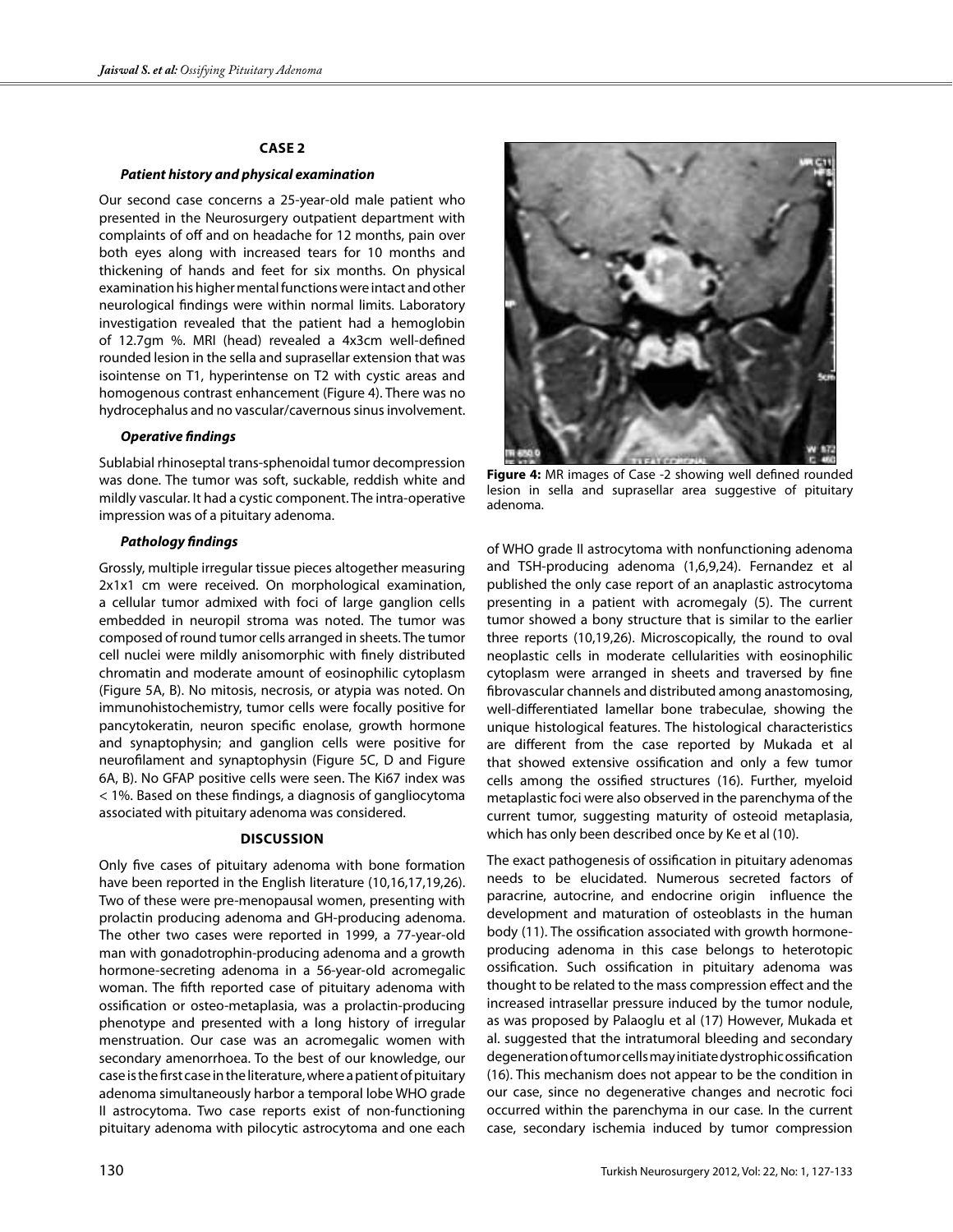

**Figure 5:** Photomicrograph of Case-2: **A)** Showing foci of neuronal cells (long arrow) with abundant neuropil (short arrow) in pituitary adenoma, **B)** Interface of pituitary adenoma and neuronal component (thick arrow), On immunohistochemistry, **C)** Ganglion cells (arrow) and neuropil are positive for neurofilament, **D)** Growth hormone positive tumor cells.



**Figure 6:** Photomicrograph of Case-2: On immunohistochemistry, tumor cells **A)** are positive for neuron specific enolase and **B)** positive for synaptophysin.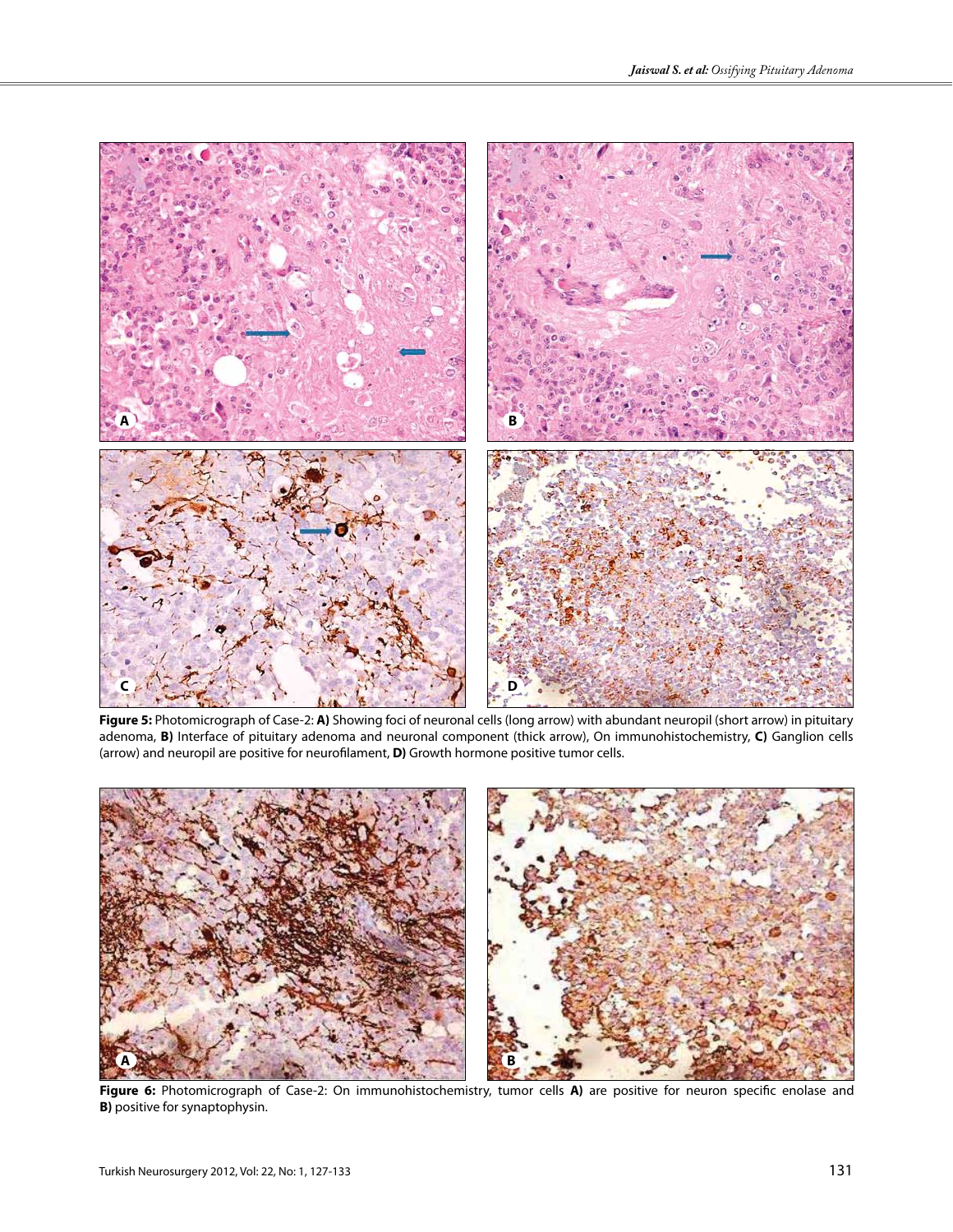effect may result in the proliferation of mesenchymal cells, including not only the moderate hyperplasia of interstitial fibroblasts but also the initiation of differentiation process of progenitor cells into the osteoblasts. Ke et al suggested that the effects of hyperprolactinemia in systemic circulation or the focal increase of autocrine prolactin concentration in the tumor parenchyma may also be candidates involved in the process of ossification within the interstitia of this prolactinoma (10). Since the osteoid metaplasia is also found in pituitary adenomas producing other hormones, such as GH and gonadotroph hormones, as in our case, it can be speculated that other non-prolactin-related mechanisms may also be involved in the ossifying metaplastic process in other cases. A pituitary adenoma associated with seizures should raise the possibility of intracranial pathology. The possibility of multiple primary brain tumors has been suggested earlier. On extensive review of the literature, we identified 4 case reports of pituitary adenoma with low grade glioma (1,6,9,24). However, this is first case report of ossified pituitary adenoma with WHO grade II glioma. Fernades et al hypothesized that overexpression of insulin-like growth factor-1 in cells induced by hormonal stimulation could signal the pathogenesis of astrocytic tumors and cause rapid progression (5). The presence of estrogen and progesterone receptors in one case lead to the conclusion that a common receptor substrate is involved.

Our second case is also reported rarely in he literature (3,7,8,13,14,15,18,20,22,23). Gangliocytomas may arise in the hypothalamus immediately adjacent to the pituitary apart from the pituitary itself. These are rare lesions that do not have specific age or sex distribution and the exact etiology is also not known (2). The mechanism of neuronal transformation in pituitary adenoma remains obscure. Kiyono et al interpreted these neuronal cells as choristoma (12). Later on, three major hypotheses have been put forward (23). The first hypothesis proposes that proliferation of heterotopic intrasellar hypothalamic-like neurons gives rise to gangliocytoma. This theory was supported by morphologic and immunocytochemical similarity of the neural component to hypothalamic neurons. The second hypothesis attempts to explain the origin of the neuronal component from differentiation within sparsely granulated adenomas. Horvath et al noted the presence of intermediate cells between neurons and adenophyseal cells. Neuronal-like process were also noted in two cases (8). The third hypothesis proposes that both neuronal and adenohypophyseal elements originate from hypothalamic rests that may contain cells showing intermediate features between neurons and adenohypophyseal cells. These cells have been noted in pituitary gangliocytic tumors and not in normal pituitary gland may be because of the complex nature of the pituitary gland. This hypothesis seems to best explain the morphological and cytochemical features of the mixed as well as relatively pure gangliocytic sellar tumors.

Grossly these tumors do not have specific distinguishing features. Microscopically, the neuronal component may be inti-

mately associated with pituitary adenoma, or may be present as two distinct components interspersed within the pituitary adenoma as seen in this case. Immunohistochemically, the ganglion cells are positive for synaptophysin, chromogranin and neurofilament while the neuropil is strongly positive for S-100 protein and GFAP (gilal fibrillary acidic protein) which specifically stains glial elements. Pituitary hormones may also be expressed in ganglion cells.

In conclusion, two unusual cases have been presented. To the best of our knowledge, our initial case is the first case of an astrocytoma presenting in a patient with acromegaly, harboring ossifying pituitary adenoma. Although no definite causative factors have been known for this extremely rare combination, a common factor must be looked into. The second case is of a mixed pituitary adenoma-gangliocytoma and was also a histological surprise. This is distinct entity consisting of mixed adenomatous and ganglion components.

#### **References**

- 1. Abs R, Van Vyve M, Willems PJ, Neetens I, Van der Auwera B, Van den Ende E, Van de Kelft E, Beckers A, Van Marck E, Martin JJ: The association of astrocytoma and pituitary adenoma in a patient with alcaptonuria. J Neurol Sci 108:32-34, 1992
- 2. Asa S L, Kontogeorgos G, Sano T, Kovacs K, Lloyd RV, Trouillas J: Gangliocytoma In: DeLellis R A, Heitz P, Lloyd R V, Eng C eds, WHO Classification of Tumours of the Endocrine Organs: Pathology and Genetics of Endocrine Organs, Lyon: IARC Press, 2004, 40
- 3. Baysefer A, Gezen F, Kayali H, Erdoan E, Timurkaynak E, Celasun B: Intrasellar gangliocytoma resembling pituitary adenoma. Minim Invasive Neurosurg 40:107-109, 1997
- 4. Contran SR, Kumar V, Robbin SL: The endocrine system. In: Contran SR, Kumar V, Robbin SL, eds. Robbins' Pathologic Basis of Disease. Philadelphia, PA: Saunders, 1114–1121,1995
- 5. Fernandez A, Karavitaki N, Ansorge O, Fazal-Sanderson V, Wass JA: Acromegaly and anaplastic astrocytoma: Coincidence or pathophysiological relation? Pituitary 11:325-330, 2008
- 6. Furtado SV, Dadlani R, Ghosal N, Mahadevan A, Shankar SK, Hegde AS: Co-existing thyrotropin secreting pituitary adenoma and low grade glioma: Clinical considerations and literature review. J Neurosurg Sci 53:71-75, 2009
- 7. Halbauer J, Mészáros I, Dóczi T, Kajtár P, Pajor L, Kovács K, Gomori S: Rare sellar region tumors: Pathol Oncol Res 9: 134-137, 2003
- 8. Horvath E, Kovács K, Scheithauer BW, Lloyd RV, Smyth HS: Pituitary adenoma with neuronal choristoma (PANCH): Composite lesion or lineage infidelity? Ultrastruct Pathol 18:565-574, 1994
- 9. Inagawa S, Yamakawa H, Nishikawa M: Triple primary brain tumors of different histological types: Case report. Surg Neurol 41:52-55, 1994
- 10. Ke C, Deng Z, Lei T, Zhou S, Guo D, Wan J, Wu S: Pituitary prolactin producing adenoma with ossification: A rare histological variant and review of literature. Neuropathology 30(2):165-169, 2010, Epub 2009 Sep 7